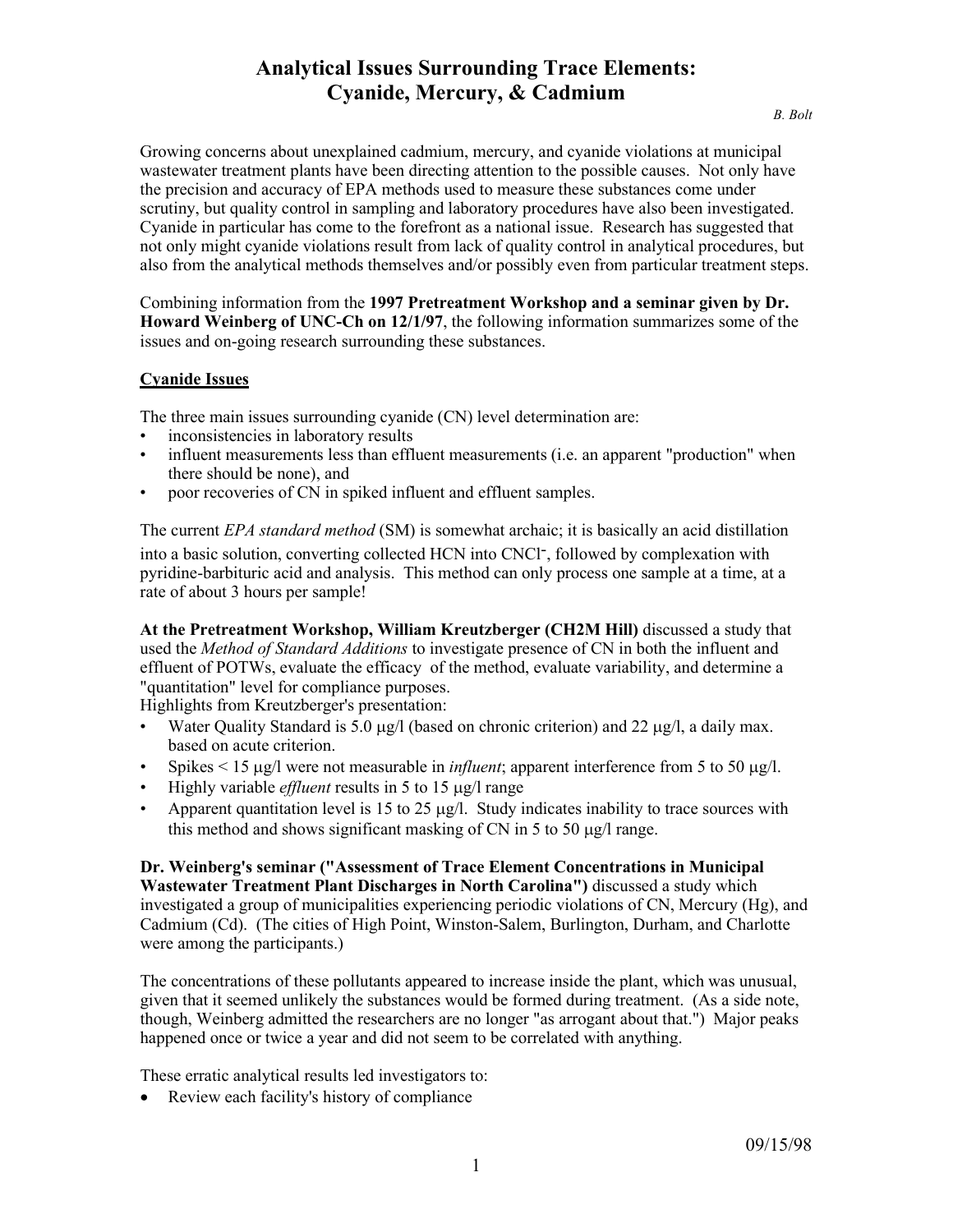*B. Bolt*

- Ascertain current procedures used for sample collection, handling, and analysis of Cd, CN, and Hg.
- Develop workable protocol
- Test protocol on participating utilities
- Liase with EMSL and DEM for approval of protocol

Sources of CN include: water treatment sludge, cyanogenic bacteria, and metal plating industries. *Simple* cyanides are generated in the following types of reactions:

$$
H_2O
$$
  
 
$$
A(CN)_X \iff A^{X^+} + xCN^-
$$

 $CN^- + H_3O^+ \longleftrightarrow HCN + H_2O$ 

*Complex* cyanides take the form:

 $A_yM(CN)_x$  e.g. K3Fe(CN)6  $[Zn(CN)<sub>4</sub>]$ <sup>2-</sup>

> *where A represents an element with a positive valence number, and x and y are stoichiometric factors.*

*Analytical errors:*

- Sample not always dechlorinated.
- Uncertainty about preservation of samples
- Not all interference accounted for
- QA inadequate
- Extreme variability at  $\leq 10 \mu g/l$
- Calibration curve does not take into account added preservatives or the complex make-up of the wastestream (*the calibration is based on deionized water.*)
- Known inadequacies of the distillation technique (EPA SM)

The investigators tested out a technique called Flow Injection Analysis (FIA), which can measure down to 3 µg/l. Ultimately, this technique uses a UV light to detect CN. A flow diagram below shows the design of the FIA:

an acid, base, and carrier gas are fed into a "black box," where the diffused gas goes through the process of UV digestion, and a detector senses the presence of CN. The drawback to this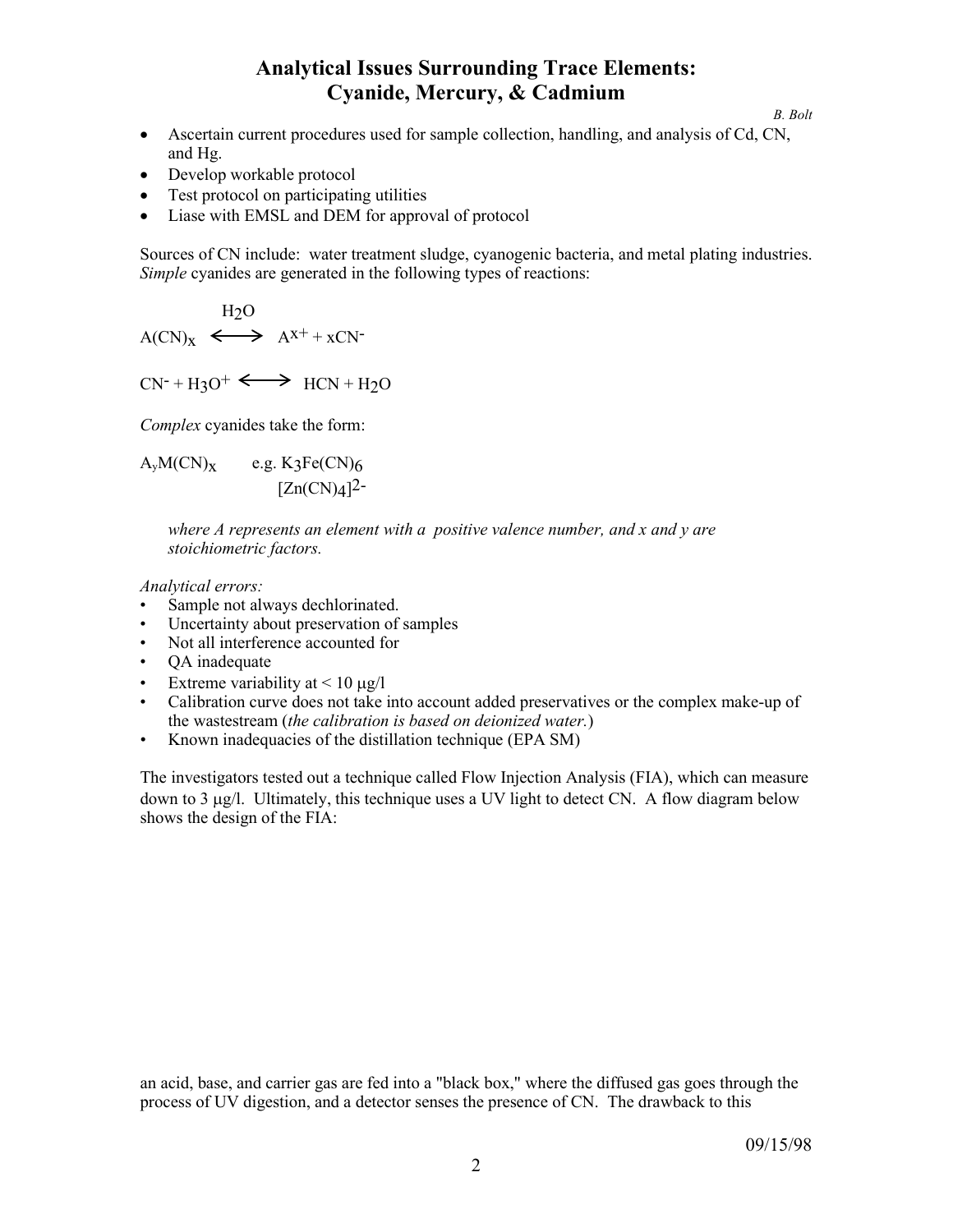*B. Bolt*

technique is that the FIA also measures sulfides, and sodium sulfite, sodium thiosulfite, and sodium metabisulfite are among compounds normally used to dechlorinate a waste stream. Since the detector only senses gases, however, the only sulfide compound would have to be hydrogen sulfide, which can be precipitated out at low pHs.

## **Role of Chlorine:**

What about this mysterious "production" of CN at these plants—is it only due to the analytical methods or is there something else involved? When pre- and post-chlorination samples were compared, post-chlorination levels of CN were higher when measured with several different methods. Researchers also noticed that CN problems at facilities that changed from chlorination to UV disinfection disappeared "overnight." This observation led to a more careful look at chlorine chemistry:

$$
NaCN + Cl_2 \longrightarrow CNCl + NaCl
$$

NaOH  $CNC1 \longrightarrow CNO$ 

 $Cl<sub>2</sub>$  H<sup>+</sup>  $CNO \longrightarrow CO_2 + N_2$  or  $CNO \longrightarrow NH_4$ 

Hypothetical reactions that may be responsible for CN production are many. Ascorbic acid (commonly known as vitamin C), for instance, can react with NO2 to form CN. Waters that have not been sufficiently denitrified could allow this reaction to take place.



Cyanohydrins [e.g. R<sub>2</sub>C(OH)CN]: can decompose during distillation.

Cyanide removal: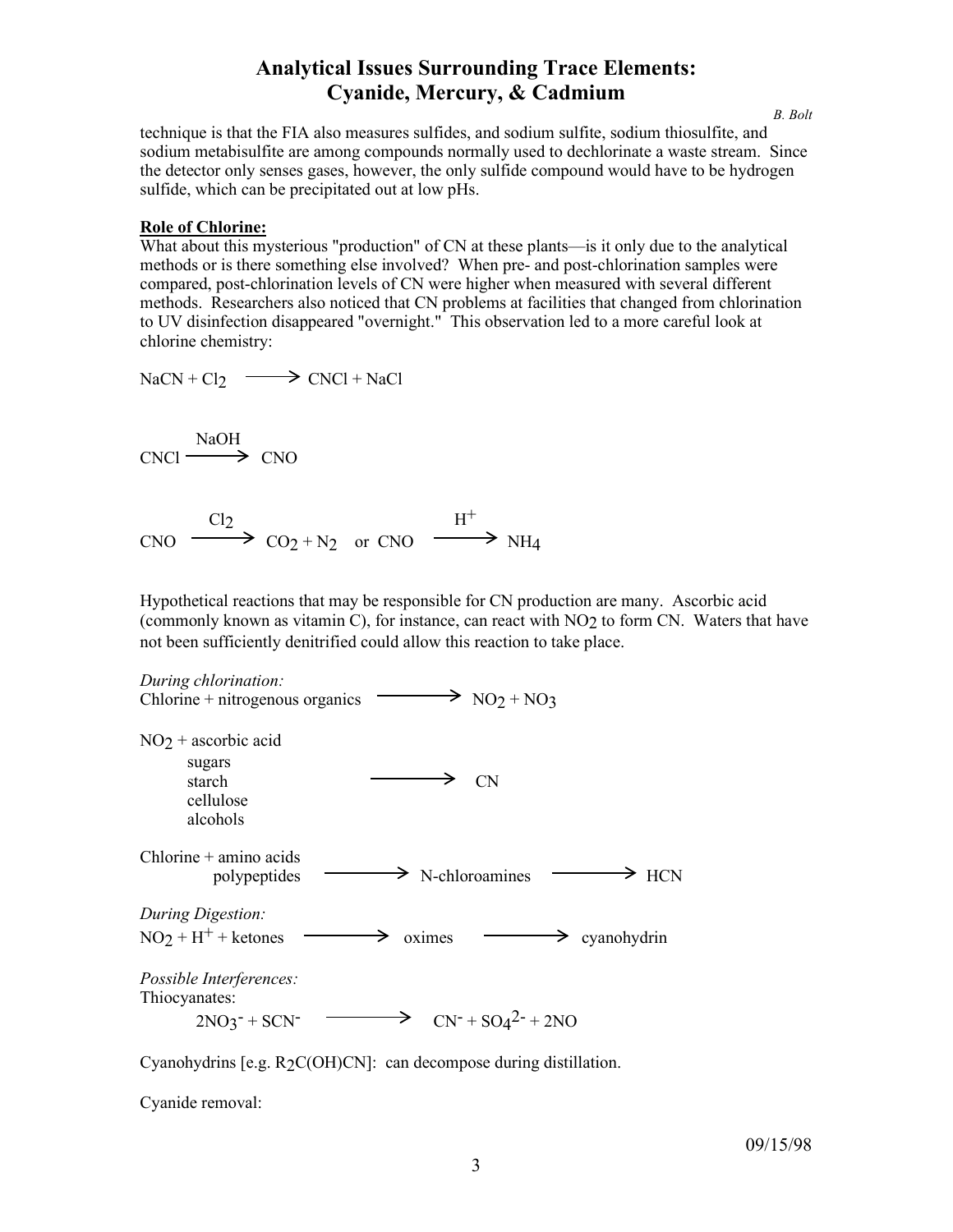$SO_2 + CN^- + H_2O \longrightarrow CONO^- + H_2SO_4$  $CNO^- + H^+$   $\longrightarrow$   $(NH_4)2CO_3$ 

Conclusions so far from the team's research are:

- EPA SM and FIA methods comparable
- Recoveries can range between 0-500%
- Chlorination produces the highest apparent levels. Not present in pre-chlorinated water.
- Interferences: Both FIA and SM respond to CNCl and sulfide.

## **Mercury Issues**

## **Highlights from Jeff Poupart's (Division of Pollution Prevention and Environmental Assistance) presentation at the Pretreatment Workshop:**

- Most contamination comes from air pollution, not water discharges<br>• Dental/Medical office discharges suspected as maior mercury (Hg)
- Dental/Medical office discharges suspected as major mercury (Hg) source
- Water Quality Standard is 0.012 µg/l, which is 17 times lower than detection
- Toxic characteristic level 0.2 mg/l (It is actually the *methyl mercury* which is bioaccumulated and is extremely toxic to organisms)
- Safe drinking water level  $2 \mu g/l$
- North Carolina is forming a workgroup of DENR Divisions to coordinate efforts and determine action options
- A recent study from Massachusetts, which concentrated on medical facilities, showed that mercury can be absorbed in biomass inside of pipes and bioaccumulate and then sloughs off, causing Hg spikes. Numerous cities in NC have intermittent Hg slugs.

## Figures 1 & 2

• Strategies for reduction included: Pressure Washing; Trap Cleaning/Replacement (Costly if collected waste is hazardous); Finding out which Industrial Users (IU) discharge Hg (though treatment difficult on IU level); Test Slime.

**Dr. Weinberg** did not spend a whole lot of time on mercury when presenting the results of the study in which he was involved. He did mention that the lower the amount spiked into samples by the researchers (which were split and sent off to commercial, on-site, and the state's laboratories), the worse the reported % recoveries of Hg.

*B. Bolt*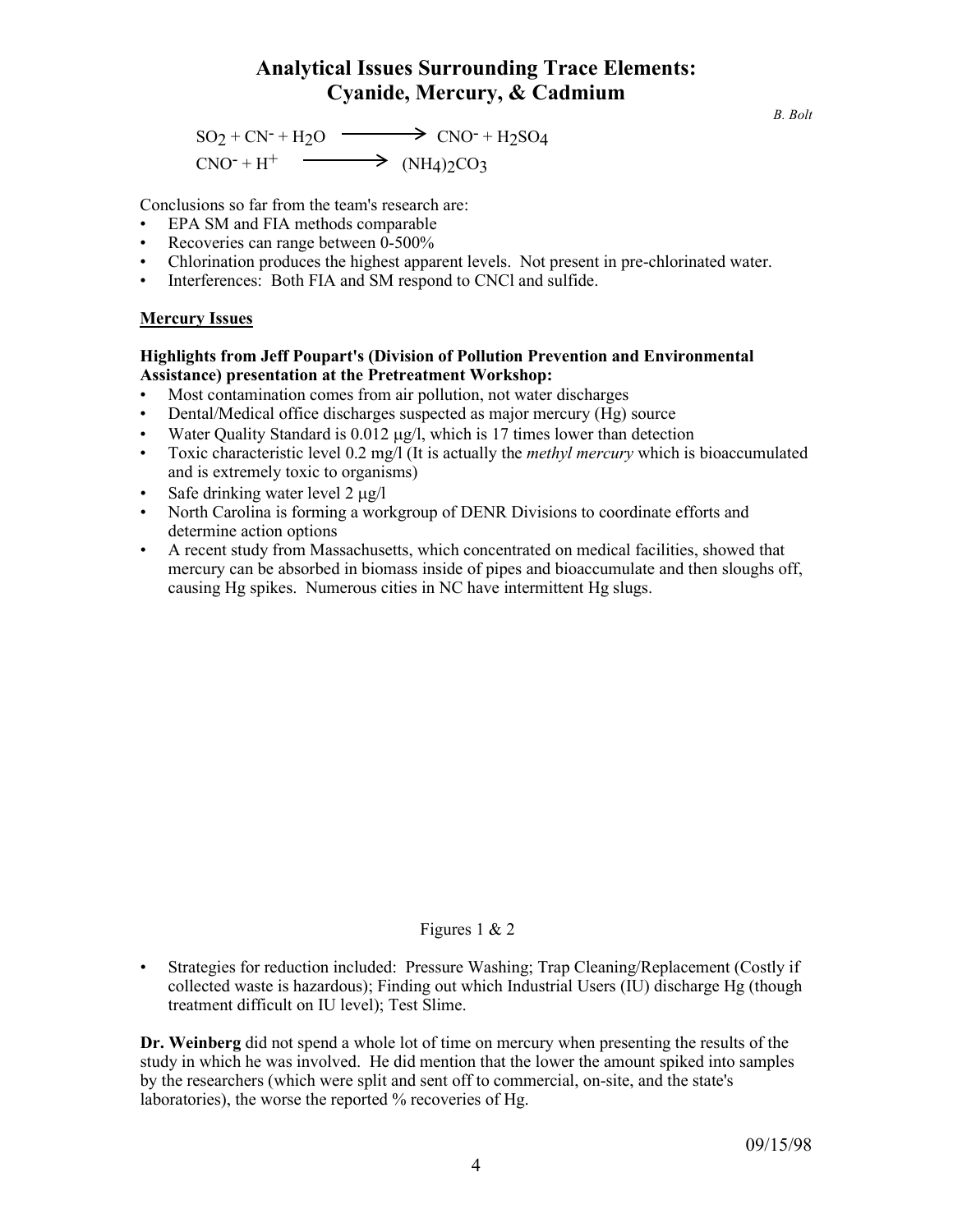# **Cadmium Issues**

Info. presented by **Dr. Weinberg** was brief:

*Methods (in order of decreasing sensitivity):*

- Graphite furnace AA (atomic absorption) with Zeeman background<br>• "With Deuterium background
- with Deuterium background
- Flame AA with aqueous concentration

## *Sources of Error:*

- Poor acid purity
- Variable lab grade water
- Shipped samples not preserved
- Inadequate calibration curves
- Recoveries not determined in matrix (i.e. distilled water vs. wastewater)
- Recoveries in lab grade water at ppm levels.

# *QA Failures:*

The lower the spikes done by researchers, the worse the recoveries (same as CN).

## *Overall Conclusions from Weinberg's Presentation:*

- QA/QC procedures now in place at Durham, Raleigh, Charlotte
- Cd, Hg: 90-110% recovery in above labs. State and other utility labs 0-200%...on same sample!
- Commercial labs: few responses to questionnaires, some incomplete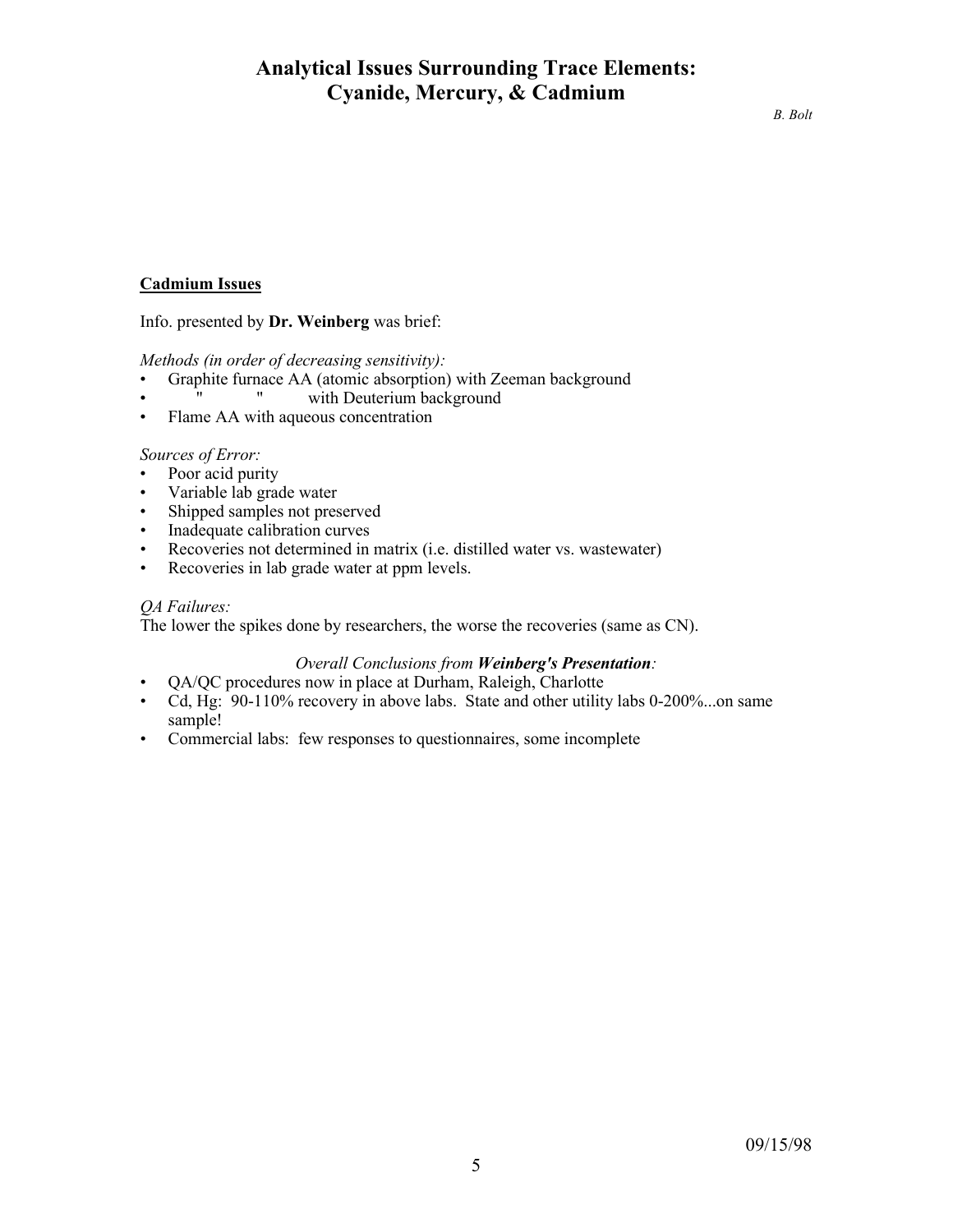## **NCDENR/DIVISION OF WATER QUALITY Water Quality Section/Point Source Branch**

December 21, 1998

### **MEMORANDUM**

**To: NPDES Unit**

**Through: Dave Goodrich**

**From: Bethany Bolt**

### **Subject: Cyanide Limits and Metals Monitoring**

Various approaches to toxicant monitoring and limits have prevailed in NPDES permits in the past, resulting in inconsistencies statewide. In addition, controversies surrounding analytical methods for parameters like cyanide (CN) and mercury have complicated implementation of limits for some facilities. This memo describes our current approach to implementing toxicant monitoring and limits, including specifically CN.

Upon renewal, a permit writer determines whether or not a limit is necessary based on reasonable potential analysis. Monitoring should then be given in accordance with the table below<sup>[1](#page-5-0)</sup>:

| <b>Toxicant Limits?</b> | Class I & II | Class III & IV |
|-------------------------|--------------|----------------|
| No—Monitoring only      | Monthly      | $2/M$ onth     |
| Yes—Limit               | $2/M$ onth   | Weekly         |

*Monitoring should also be specified to occur in conjunction with any Whole Effluent Toxicity (WET) monitoring at the facility, so that data may be compared with future WET test results.*

In light of information available regarding cyanide measurement techniques, the Division feels it is reasonable to specify the **total cyanide quantitation limit** as 10  $\mu$ g/l (10 ppb). This information should be footnoted on the effluent page(s).

A daily maximum limit for CN, based on the water quality standard of 5.0 µg/l, should be given if reasonable potential exists to exceed this level. Because North Carolina has adopted standards based on *chronic* criteria, DWQ imposes a daily maximum limit to protect against *both chronic and acute* effects (a daily maximum reflects acute criteria, and a weekly average reflects chronic). Some municipalities experience periodic violations of the daily maximum limit, however, and request that their limit be moved to a weekly average—a value more reflective of the chronic basis. DWQ has agreed to modify CN limits for these facilities upon request by including a new daily maximum limit of 22 µg/l with the appropriate weekly average (the "old" daily maximum, based on the standard). [2](#page-5-1)2  $\mu$ g/l is one half the final acute value ( $\frac{1}{2}$  FAV) established by EPA<sup>2</sup>.

The process is the same (upon request) with other metals limits—except for mercury (Hg). Because this element readily converts to the extremely bioaccumulative methyl-mercury form, the  $\frac{1}{2}$  FAV for Hg of 2.4  $\mu$ g/l has not been deemed an acceptable daily maximum limit by DWQ at this time.

<span id="page-5-0"></span><sup>&</sup>lt;sup>1</sup> Some exceptions are made (e.g., if a municipality is monitoring for a toxicant at the discharge as part of its Long Term Monitoring Plan (LTMP) just as frequently)

<span id="page-5-1"></span><sup>2</sup> From December 5, 1993 Memo to Instream Assessment Unit from Dave Goodrich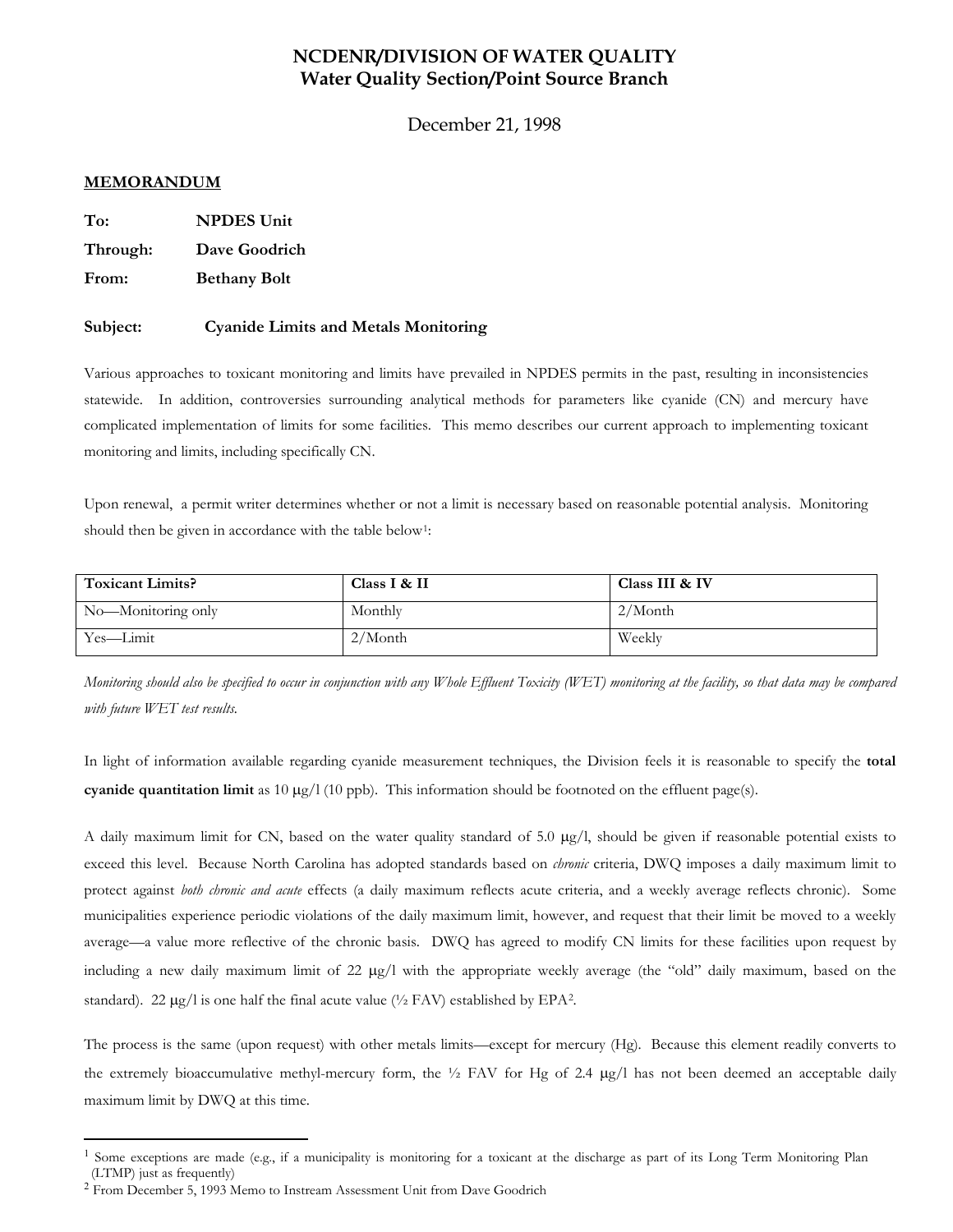Some older permits may not be consistent with this practice. Previously, the ½ FAV was compared to four times the weekly average, and the more stringent of the two was chosen as the daily maximum. This method was developed to prevent a facility from violating both limits with one measurement, but DWQ is no longer utilizing this method (the rationale being that a violation of both limits is no more reprehensible than a violation of one limit with just one data point.) The ½ FAV is given directly, without taking into account dilution, because the undiluted material (appropriately) must meet acute criteria.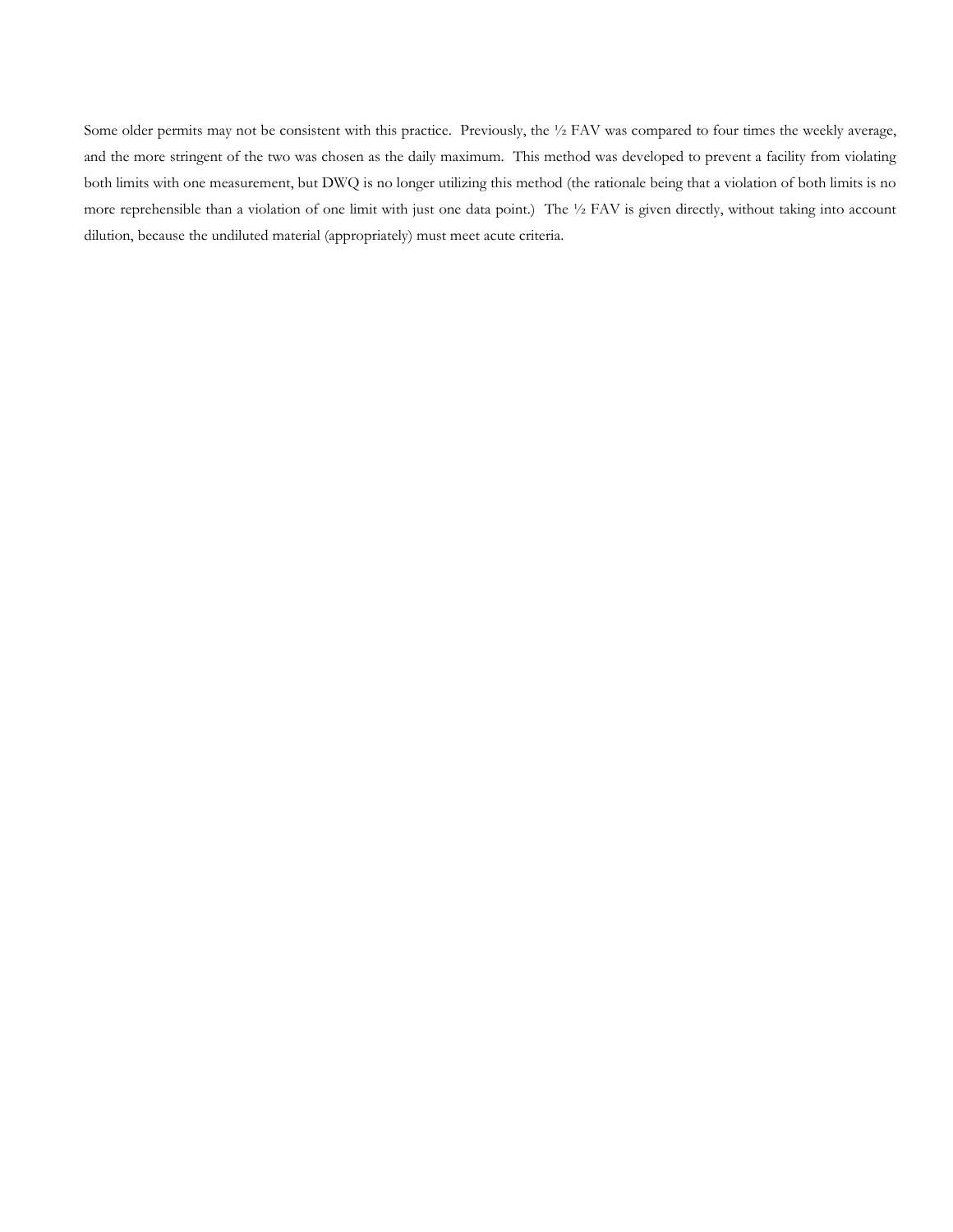## **NCDENR/DIVISION OF WATER QUALITY Water Quality Section/Point Source Branch**

April 28, 1999

### **MEMORANDUM**

| To:      | NPDES Unit, Pretreatment Unit, Point Source Compliance and Enforcement Unit, Regional |
|----------|---------------------------------------------------------------------------------------|
|          | <b>Offices</b>                                                                        |
| Through: | Dave Goodrich                                                                         |
| From:    | <b>Bethany Bolt</b>                                                                   |
| Subject: | Limits and Monitoring for Cyanide and Metals                                          |

Various approaches to toxicant monitoring and limits have prevailed in NPDES permits in the past, resulting in inconsistencies statewide. In addition, controversies surrounding analytical methods for parameters like cyanide (CN) and mercury (Hg) have complicated compliance determinations for some facilities. This memo describes and clarifies our current approach to implementing chemical specific toxicant monitoring and limits, including CN.

### **Determining Need for Limits and Monitoring Frequencies**

Upon renewal, a permit writer determines whether or not a limit is necessary based on reasonable potential analysis (see Attachment A). The 7Q10 (summer) flow is used for calculating allowable concentrations of toxicants with aquatic life standards and human health standards that are non-carcinogenic (e.g., CN); the average flow (Q) is used for carcinogens (e.g., benzene); and 30Q2 flow is used when applying aesthetic standards (e.g., phenolic compounds). Monitoring should then be given in accordance with the table below:

| Does Reasonable Potential Exist? | <b>WWTP Classes I &amp; II</b> | <b>WWTP Classes III &amp; IV</b> |
|----------------------------------|--------------------------------|----------------------------------|
| No—Monitoring only               | Monthly                        | 2/Month                          |
| Yes—Limit                        | $2/M$ onth                     | Weekly                           |

# Monitoring should also be specified to occur in conjunction with any Whole Effluent Toxicity (WET) monitoring at the facility, so that future data may be compared with WET test results.

*Exceptions to Monitoring Frequencies:* 

- Unless a limit applies, a municipality that already monitors for a particular toxicant as part of its Long Term Monitoring Plan (LTMP) does not need to monitor the parameter as part of the permit.
- If the past twelve (12) months of data indicate levels are below quantitation or detection limits (especially for industries), monitoring may be reduced to quarterly.

### **Quantitation Levels**

The lowest quantifiable level of a chemical in a sample is the "quantitation level." Depending upon the sensitivity of the analytical instrument and techniques used, various quantitation levels apply for different parameters. In light of information available regarding cyanide measurement techniques, the Division feels it is reasonable to specify the **total CN quantitation level (QL)** as 10 µg/l (10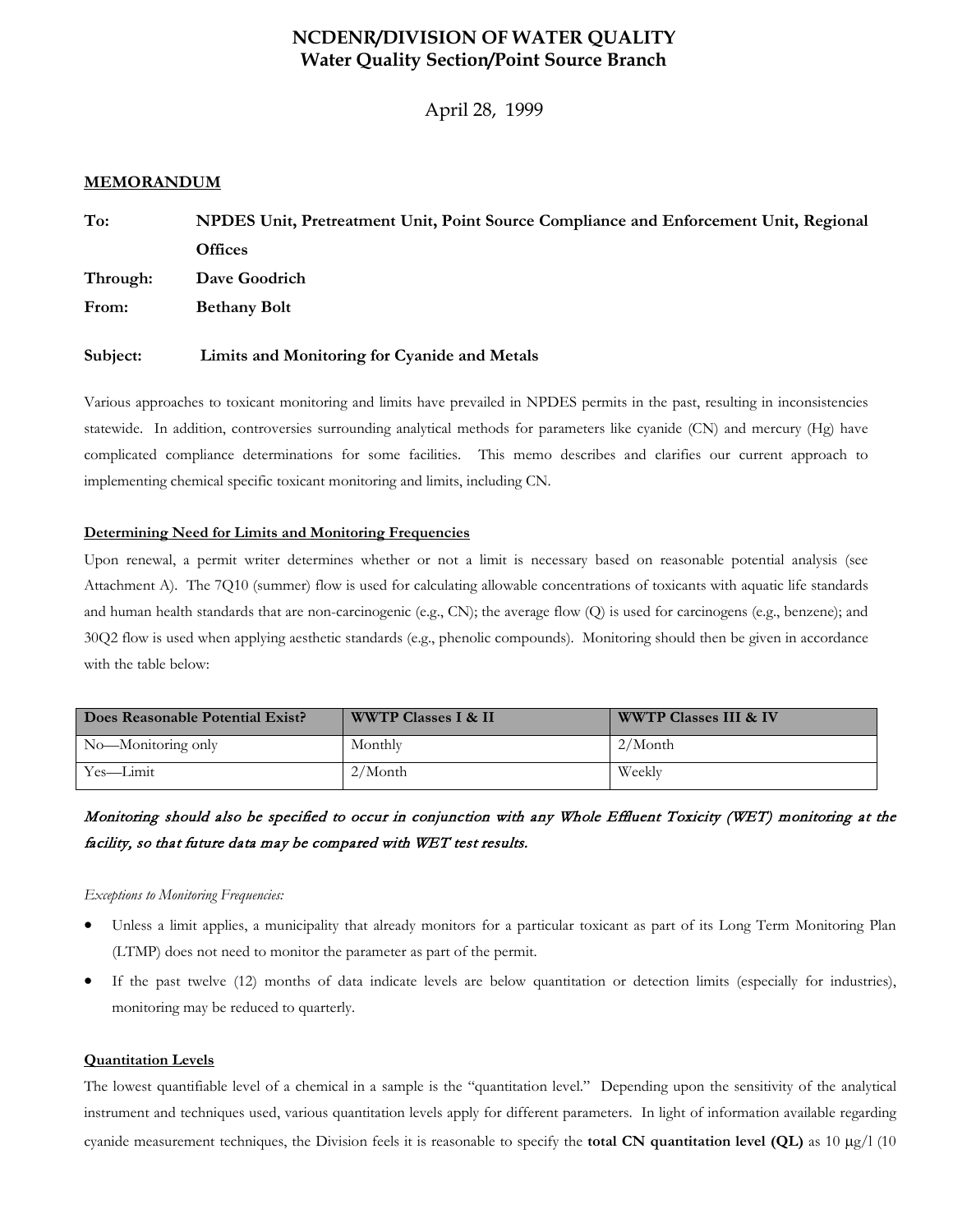### **4/28/99 Memorandum, p. 2 of 3 Limits and Monitoring for CN and Metals**

ppb). This information should be footnoted on the effluent page(s). Cyanide values reported as <10 µg/l should be considered compliant with the permit limit.

#### *Exceptions to Quantitation Levels:*

Towns such as Winston-Salem have conducted studies to demonstrate to the Division that a quantitation level other than 10  $\mu$ g/l should apply. Winston-Salem invested significant effort into conducting a **thorough, site-specific study** in order to determine a QL suitable for its own wastewater.

The Division is also now specifying the **total mercury QL** as 0.2 µg/l (also footnoted on the effluent page). It is worthy to note that EPA has proposed a new method for analyzing mercury (Method 1631), which has a quantitation level (referred to by EPA as Minimum Level, or ML) of 0.0005  $\mu$ g/l (0.5 ng/l). However, the Division's laboratory feels this method poses quantitation problems in complex wastewaters and has not yet accepted Method 1631 as appropriate for effluent monitoring in North Carolina (only accepted for drinking water analysis).

For reference, the following ranges of quantitation levels (referred to by our lab as "Practical Quantitation Levels," or PQLs) are achievable for these commonly monitored metals: *Cadmium* (Cd)—1-10 µg/l, *Chromium* (Cr)—5-100 µg/l, *Copper* (Cu)—2-20 µg/l, *Nickel* (Ni)—5-100 µg/l, *Lead* (Pb)—5-100 µg/l, and *Zinc* (Zn)—10-2000 µg/l. The NPDES permit only requires that the test procedure produce data below the permitted limit, if possible; therefore, laboratory QLs may vary with the facility's calculated limit.

#### **Compliance Periods: Daily Maximum and Weekly Average Limits**

In the past, a daily maximum limit for a toxicant was the only limit placed in the permit. This limit was based on the water quality standard. Because North Carolina adopted standards based on *chronic* criteria, the Division imposed a daily maximum limit to protect against *both chronic and acute* effects (a daily maximum reflects acute criteria, and a weekly average reflects chronic). Some treatment plants experience periodic violations of this daily maximum limit, however, and have requested that their limit be moved to a weekly average—a value more reflective of the chronic basis. The Division has agreed to modify toxicant limits for these facilities by including a new daily maximum limit equal to one half of the Final Acute Value ( $\frac{1}{2}$  $\frac{1}{2}$  $\frac{1}{2}$  FAV) established by EPA<sup>1</sup>. The  $\frac{1}{2}$  FAV is given directly, without taking into account dilution, because the undiluted pollutant must meet acute criteria (i.e., the daily maximum limit must protect for an acute exposure of aquatic life to the effluent as it initially enters surface waters).

The process is different for mercury, however. Because this element readily converts to the extremely bioaccumulative methylmercury form, the Division has not deemed the 1/2 FAV for Hg (2.4 µg/l) an acceptable daily maximum limit at this time. To solidify its policy on applying limits for metals, **the Division will now consistently apply daily maximum and weekly average limits for CN and metals (except Hg) for all facilities with reasonable potential to exceed allowable concentrations.** Daily maximum limits shall be the <sup>1</sup>/<sub>2</sub> FAV, and weekly average limits shall be based on the water quality standard and dilution at the appropriate flow conditions (see mass balance in Attachment A).

<span id="page-8-0"></span><sup>&</sup>lt;sup>1</sup> From December 5, 1993 Memo to Instream Assessment Unit from Dave Goodrich (Attachment C).